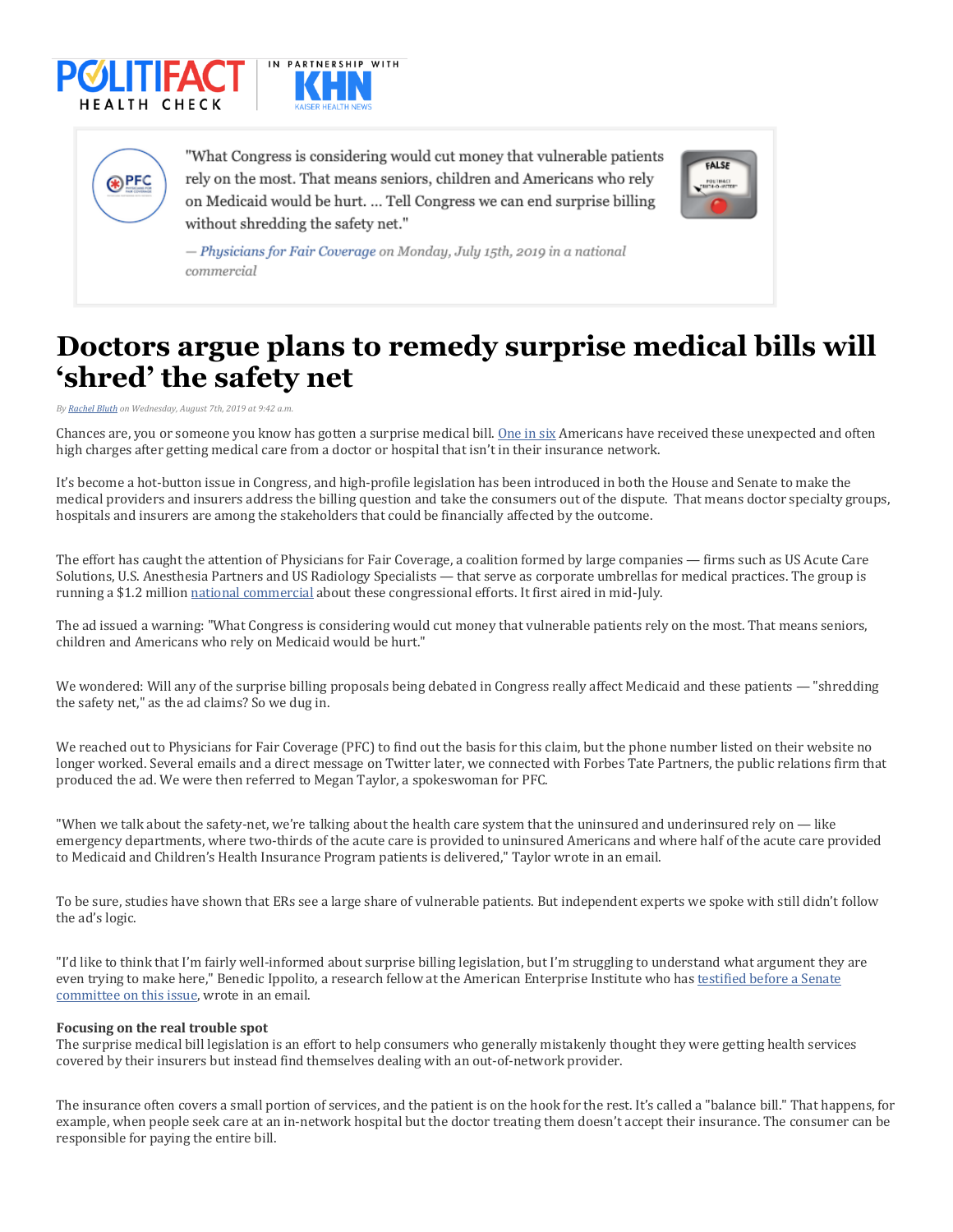Most surprise bills come from specialty physicians — such as anesthesiologists, radiologists and emergency room doctors — like those in the practices represented by Physicians for Fair Coverage.

There are two major solutions on the table in the congressional legislation: arbitration, which would send the insurers and health care providers through an independent review to determine a fair price, and benchmarking. The ad doesn't explicitly say so, but it's referring to benchmarking.

Under this approach, when a doctor sees an out-of-network patient, the patient's health plan pays the doctor the median of what other doctors in the area are paid for the procedure.

The ad paints a grim picture — complete with photos of children, families and even older patients in wheelchairs — of what will happen if Congress adopts benchmarking. It suggests insurance companies will offer doctors artificially low in-network rates, which, in turn, will bring down out-of-network rates. Those low rates will make it hard for doctors and hospitals to make up for uncompensated care or low payment rates from Medicaid and Medicare patients. The concern is that this will make it difficult for emergency rooms and rural hospitals to operate and force them to close.

Taylor pointed to California's 2017 law that set up a statewide benchmarking system as Exhibit A.

"By setting a guaranteed benchmark rate at the median in-network rate, it means that insurers can push doctors out of their network, by cancelling contracts or demanding artificially low rates, in order to make the benchmark rate the default. In California, where a benchmark rate has been implemented, doctors report that insurance companies are already doing this and that Californians' premiums are rising," she wrote in an email.

She also cited a letter from the California Medical Association about this state law that reiterated how it is affecting patients' access to care.

So we turned to Anthony York, the director of communications for the California Medical Association, to ask about how the law was affecting the supply of doctors. He said at least nine medical facilities in the state have no anesthesiologists that are in network for some local health plans.

For instance, he added, a search on Anthem Blue Cross, Blue Shield of California, United Healthcare and Health Net shows no contracted anesthesiologists within 30 miles of Children's Hospital of Orange County.

But Loren Adler, associate director of the USC-Brookings Schaeffer Initiative for Health Policy, wrote in an email that there is not enough data yet from California to say whether insurance companies are kicking doctors out of networks. He said networks are often in flux as insurers and providers wrestle about payment rates or other contract issues.

"Despite what the medical association is saying, we don't have any evidence on this question one way or the other," Adler said. "Of course, there are anecdotes of contract cancellations, but contracts change over frequently."

## **How does Medicaid fit into this?**

One thing needs to be clear: No piece of surprise bill legislation is cutting the federal funding for Medicaid or Medicare. The text of the House bill doesn't even mention either program; the Senate bill mentions them only in the course of data collection or cost studies.

"No one on Medicaid would be affected one way or the other by any of the surprise billing proposals on the table," noted Adler.

So how can the commercial claim that either one is "shredding" the safety net? It goes back to Taylor's view that the safety net includes having access to an emergency room. This point brings up a broader issue raised by the ad: that ERs would close if physicians were paid the median in-network rate for out-of-network services.

And that drew skepticism from Adler, who pointed out that many factors are responsible for emergency physician shortages or rural hospital closures. Letting doctors send large bills to patients, he said, won't keep ailing hospitals open.

"That's a completely illogical and contradictory set of claims they're making," he wrote.

Both he and Ippolito think the link to ER closures is overblown.

Ippolito called the commercial a "vague scare tactic." He acknowledged that problems do exist with rural hospital closures and emergency room staffing, but he said solving those problems should be separate from dealing with surprise bills.